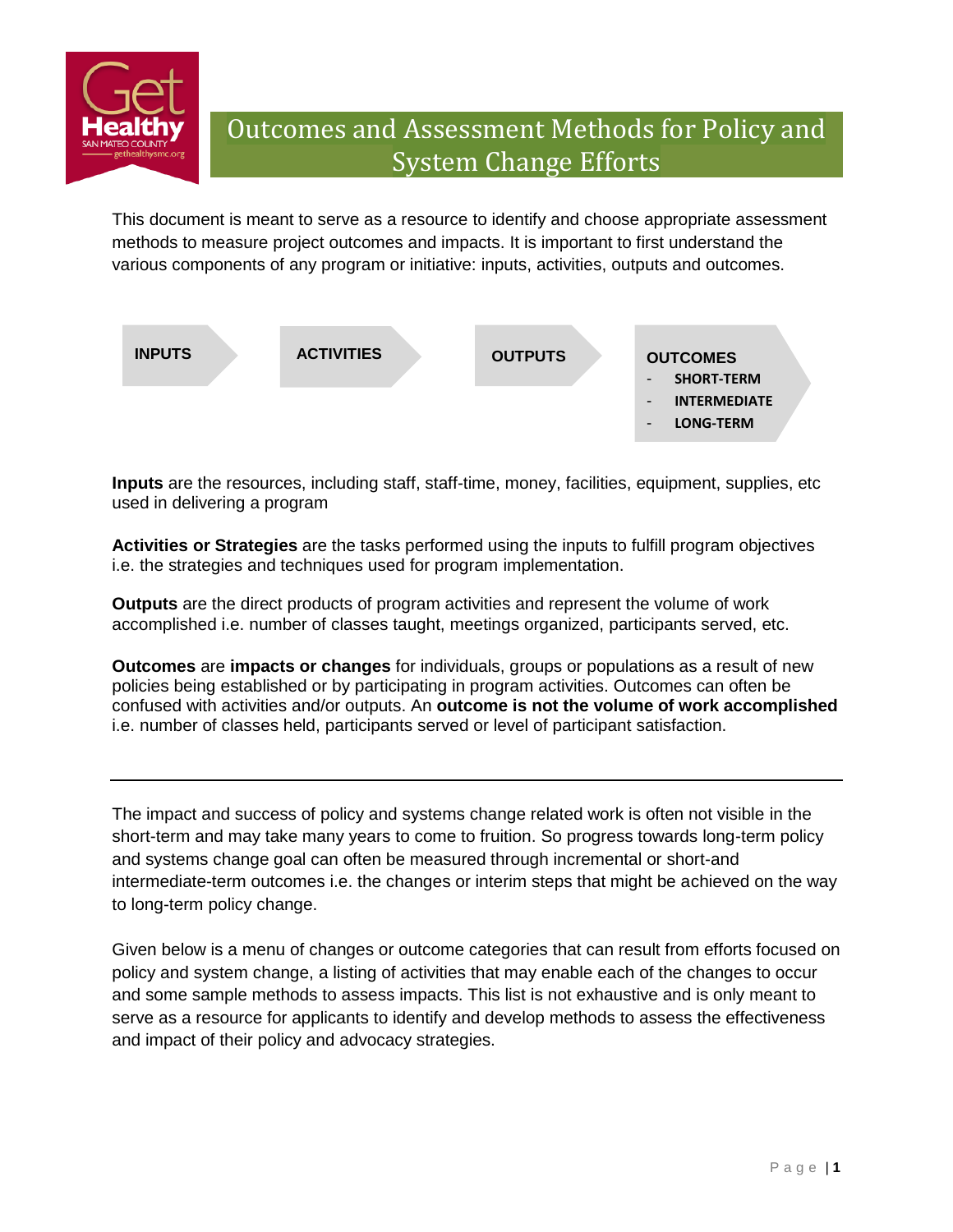## **EXAMPLES OF OUTCOME CATEGORIES AND ASSESSMENT METHODS FOR POLICY AND SYSTEMS CHANGE EFFORTS**

Policy and systems change work can result in the following outcomes:

| 1. SHIFT IN SOCIAL NORMS                               |                                                                                                                                                                                                                                                                                                                                                                                                                               |  |
|--------------------------------------------------------|-------------------------------------------------------------------------------------------------------------------------------------------------------------------------------------------------------------------------------------------------------------------------------------------------------------------------------------------------------------------------------------------------------------------------------|--|
| Examples of outcomes                                   | Changes in awareness<br>Increased agreement on the definition of a problem<br>$\overline{\phantom{a}}$<br>(e.g., common language)<br>Changes in beliefs<br>$\overline{\phantom{a}}$<br>Changes in attitudes<br>Changes in values<br>$\overline{\phantom{a}}$<br>Changes in the salience of an issue<br>Increased<br>alignment of campaign goal with core societal values<br>Changes in public behavior of targeted population |  |
| <b>Examples of Strategies</b>                          | Framing issues<br>$\overline{\phantom{a}}$<br>Media campaign<br>Message development (e.g., defining the problem,<br>framing, naming)<br>Development of trusted messengers and champions                                                                                                                                                                                                                                       |  |
| Example of assessment methods                          | Interviews<br>$\overline{\phantom{a}}$<br>pre- and post-tests<br>focus groups<br>$\overline{\phantom{a}}$<br>policymaker/community surveys<br><b>Testimonials</b>                                                                                                                                                                                                                                                             |  |
| STRENGTHENED CAPACITY OF GROUPS OR ORGANIZATIONS<br>2. |                                                                                                                                                                                                                                                                                                                                                                                                                               |  |
| Examples of outcomes                                   | Improved management of organizational capacity of<br>organizations<br>Improved strategic abilities of organizations<br>Improved capacity to communicate and promote policy<br>$\overline{\phantom{a}}$<br>and systems change messages                                                                                                                                                                                         |  |
| <b>Examples of Strategies</b>                          | Leadership development,<br>$\overline{\phantom{a}}$<br>Organizations capacity building trainings,<br>$\overline{\phantom{a}}$<br>Communication skill building<br>Applied skill building,<br>Strategic planning skills                                                                                                                                                                                                         |  |
| Example of assessment methods                          | Knowledge and skills survey<br>$\overline{\phantom{a}}$<br>Number of community and legislative presentations<br>Number of community members and policymakers<br>$\blacksquare$<br>trained and/or engaged on an issue.                                                                                                                                                                                                         |  |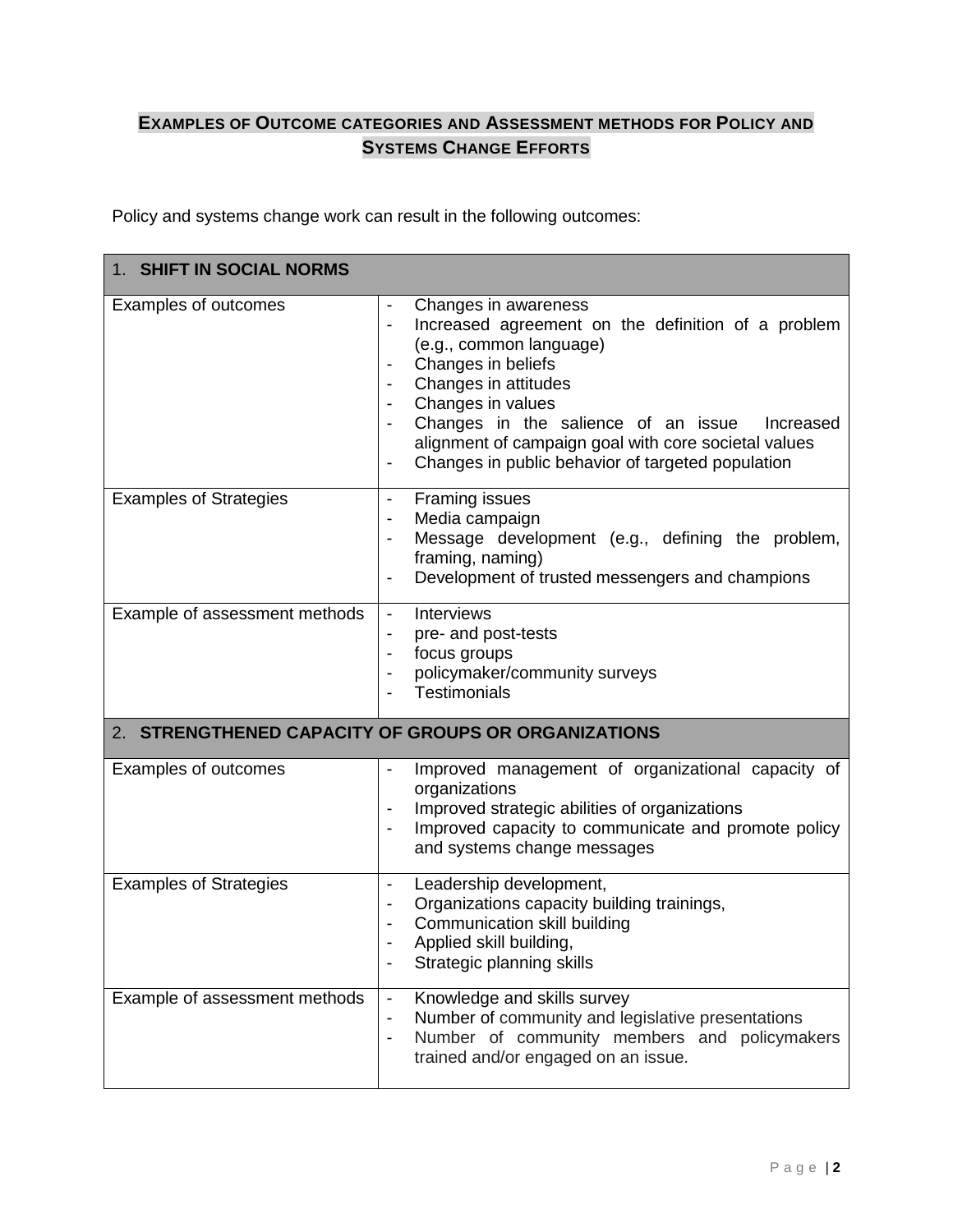| 3. STRENGTHENED BASE OF SUPPORT ORGANIZED TO ADVANCE POLICY |                                                                                                                                                                                                                                                                                                                                                                                                                                                                                                                                                                                                                 |  |
|-------------------------------------------------------------|-----------------------------------------------------------------------------------------------------------------------------------------------------------------------------------------------------------------------------------------------------------------------------------------------------------------------------------------------------------------------------------------------------------------------------------------------------------------------------------------------------------------------------------------------------------------------------------------------------------------|--|
| Examples of outcomes                                        | Increased level of collaboration (e.g., coordination)<br>Increased number of partners supporting an issue<br>$\overline{\phantom{a}}$<br>Strategic alliances with important partners (e.g.,<br>$\overline{\phantom{a}}$<br>stronger or more powerful relationships and alliances)<br>Increased public involvement on an issue<br>Increased awareness of issue among selected groups<br>(e.g., policy makers, general public)<br>Increased level of actions taken by champions of an<br>issue or policymakers<br>Increased media coverage and visibility of the campaign<br>$\overline{\phantom{a}}$<br>message. |  |
| <b>Examples of Strategies</b>                               | Leadership or partnership development<br>$\overline{\phantom{a}}$<br>Coalition building,<br>$\overline{\phantom{a}}$<br>Media campaigns,<br>$\overline{\phantom{a}}$<br>Community education,<br>Community engagement and outreach campaigns<br>$\overline{\phantom{a}}$<br>Policy analysis,<br>Policy impact statements                                                                                                                                                                                                                                                                                         |  |
| Example of assessment methods                               | Number of testimonials at hearings,<br>$\blacksquare$<br>Level of public attendance at community meetings or<br>$\qquad \qquad \blacksquare$<br>forums,<br>Level of engagement by public through electronic<br>platforms,<br>Number of signatures on petitions or policy platforms<br>Level of media coverage                                                                                                                                                                                                                                                                                                   |  |
| 4. IMPROVED SOCIAL OR PHYSICAL CONDITIONS AND ENVIRONMENTS  |                                                                                                                                                                                                                                                                                                                                                                                                                                                                                                                                                                                                                 |  |
| Examples of outcomes                                        | Improved social and physical conditions (e.g., poverty,<br>$\overline{\phantom{0}}$<br>education, access, health, etc.)                                                                                                                                                                                                                                                                                                                                                                                                                                                                                         |  |
| <b>Examples of Strategies</b>                               | Direct interventions through new or pilot programs,<br>$\qquad \qquad \blacksquare$<br>Services or infrastructure to improve environments and<br>facilitate healthy choices and behaviors.                                                                                                                                                                                                                                                                                                                                                                                                                      |  |
| Example of assessment methods                               | Client feedback surveys,<br>$\overline{\phantom{a}}$<br>Interviews with those using programs,<br>$\qquad \qquad \blacksquare$<br>Pre- and post-tests,<br>$\qquad \qquad \blacksquare$<br>Focus groups<br>$\overline{\phantom{a}}$                                                                                                                                                                                                                                                                                                                                                                               |  |
| 5. POLICY LEVEL CHANGE                                      |                                                                                                                                                                                                                                                                                                                                                                                                                                                                                                                                                                                                                 |  |
| Examples of outcomes                                        | <b>Policy Support</b><br>$\overline{\phantom{a}}$<br><b>Policy Development</b><br>$\qquad \qquad \blacksquare$<br>Policy Adoption (e.g., ordinance, legislation, legally-<br>$\overline{\phantom{a}}$<br>binding agreements)<br>Policy Implementation<br><b>Policy Enforcement</b>                                                                                                                                                                                                                                                                                                                              |  |